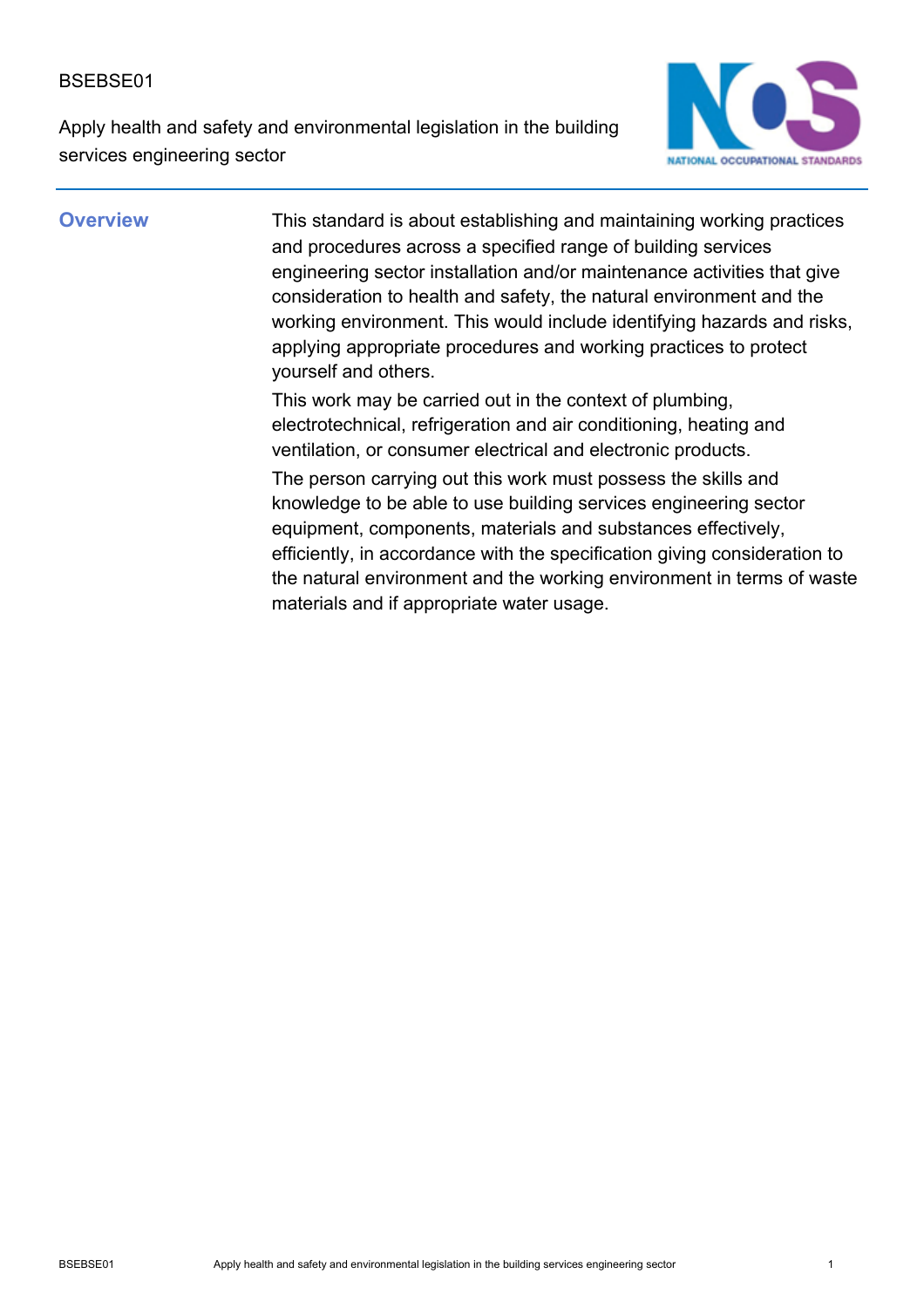Apply health and safety and environmental legislation in the building services engineering sector



# **Performance criteria**

- *You must be able to:* 1. identify the appropriate industry standards and regulations
	- 2. apply relevant organisational procedures
	- 3. identify hazards and risks
	- 4. complete documentation in accordance with the requirements of the organisational procedures
	- 5. review the organisational procedures to ensure that they will not cause potential hazards and risks

6. implement organisational procedures, suppliers' and manufacturers' instructions appropriate to the safe use, maintenance, handling, transport and storage of:

- tools, plant and access equipment
- equipment and components
- materials and substances

7. report to the relevant people in accordance with organisational procedures:

- potential hazards and risks
- potentially harmful materials and substances

8. confirm that the conduct of people when undertaking the installation and/or maintenance activity does not cause potential hazards and risks

- 9. comply with organisational procedures in the event of:
	- injuries to self and/or others
	- emergencies
	- evacuation procedures

10. implement organisational procedures for the safe transport and/or disposal of waste material, substances and liquids in accordance with suppliers' and manufacturers' instructions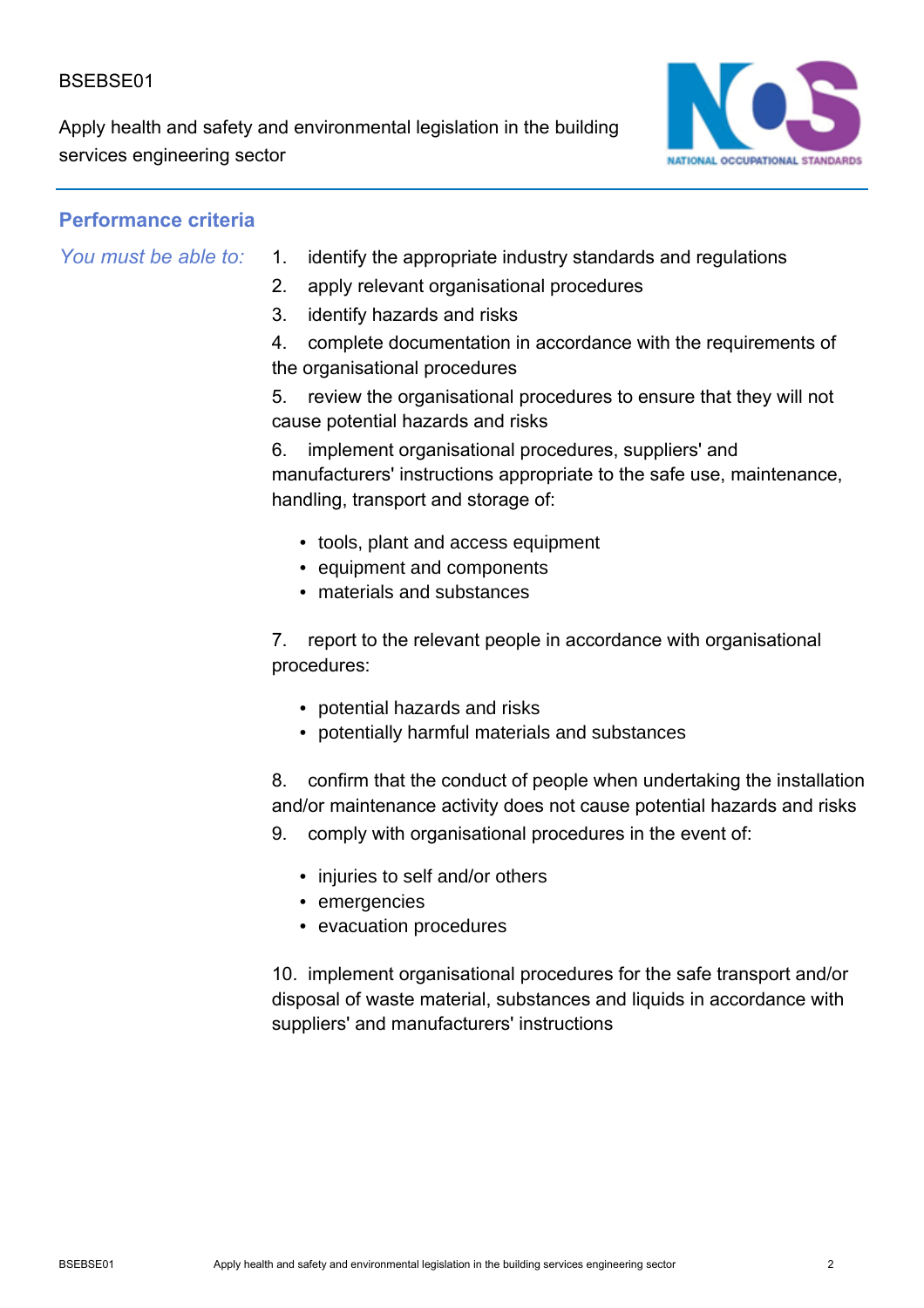Apply health and safety and environmental legislation in the building services engineering sector



# **Knowledge and understanding**

*You need to know and*

- appropriate industry standards and regulations
- *understand:*
- 2. your responsibilities in accordance with organisational procedures
- 3. the application, advantages and limitations of different working practices
- 4. how to recognise materials and substances that can potentially be harmful

5. the documentation associated with the organisational procedures' requirements

6. the organisational procedures for dealing with the presence of harmful materials and substances

7. where and how to locate relevant health and safety information needed to complete the installation and/or maintenance activity in accordance with organisational procedures

8. what constitutes a hazard or risk

9. the methods for handling of hazardous materials and substances in accordance with organisational procedures

10. the organisational procedures, suppliers' and manufacturers' instructions for safe use, maintenance, handling, transport and storage of:

- tools, plant and access equipment
- equipment and components
- materials and substances

11. the warning signs for hazardous materials and substances

12. the methods for the safe transport and/or disposal of waste material, substances and liquids in accordance with:

- organisational procedures
- suppliers' and manufacturers' instructions

13. the organisational procedures relevant to reporting issues relating to:

- health and safety
- harmful substances and material
- emergencies on site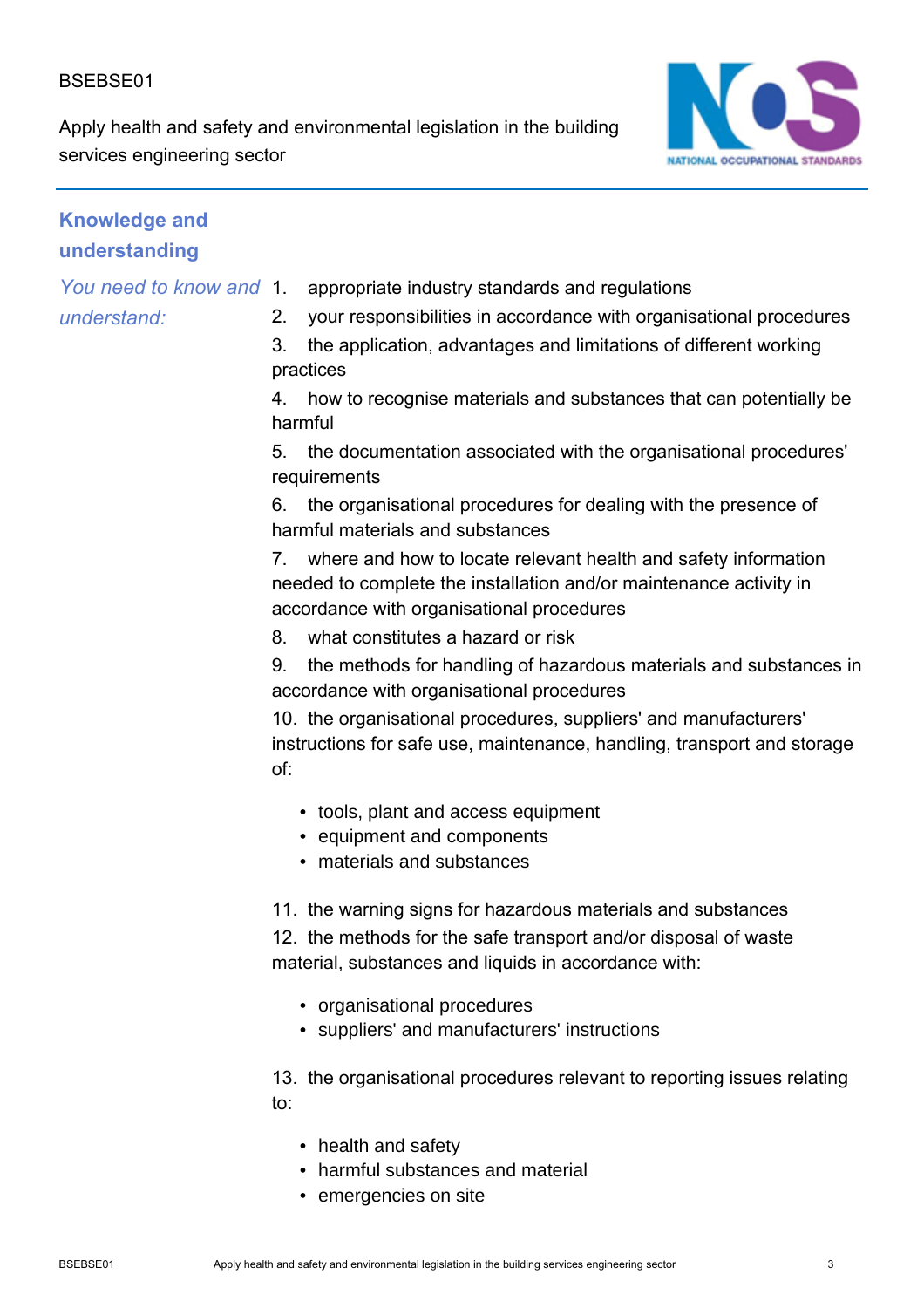Apply health and safety and environmental legislation in the building services engineering sector

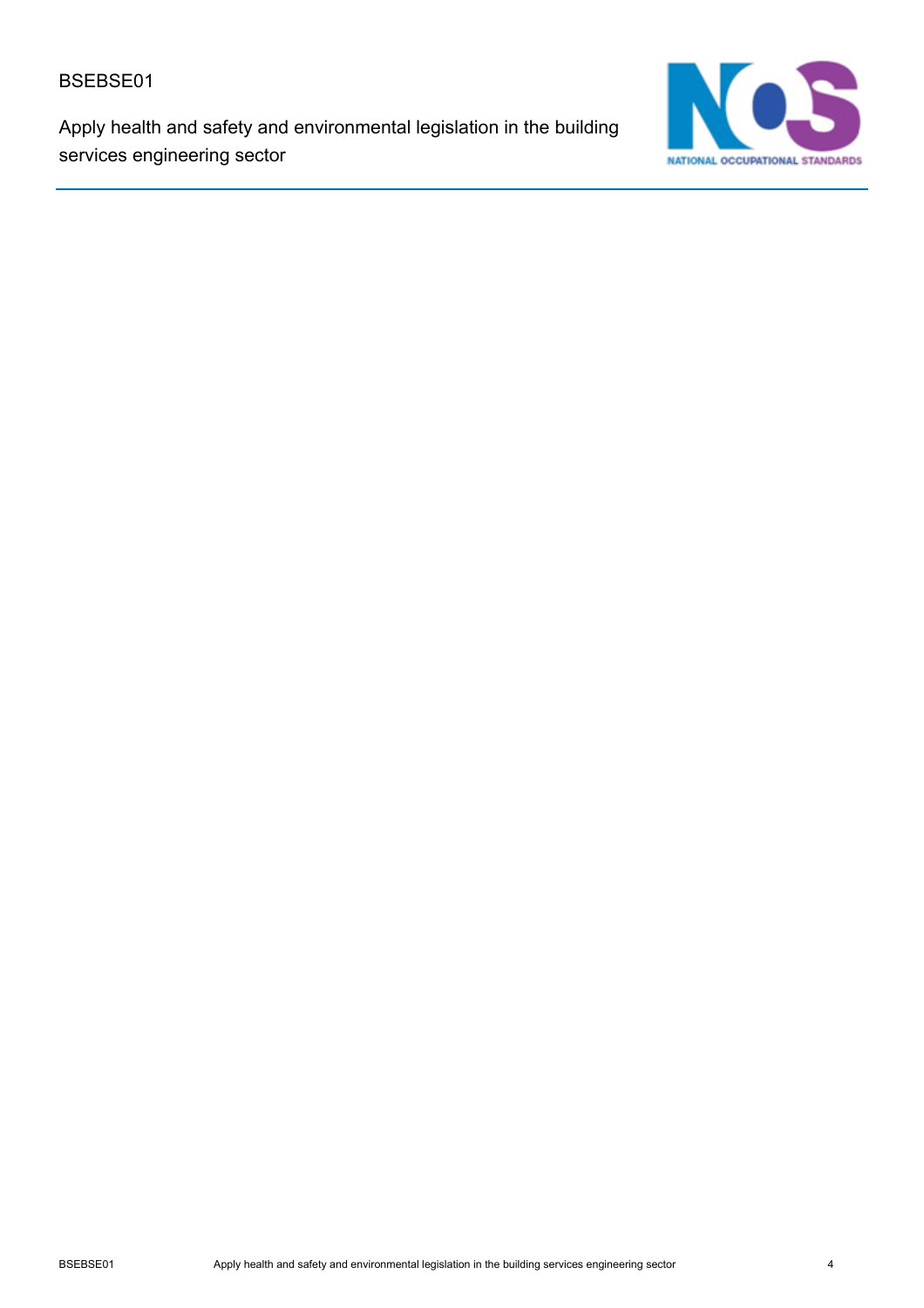Apply health and safety and environmental legislation in the building services engineering sector



| <b>Scope/range related</b> | Working environments (internal and/or external) |
|----------------------------|-------------------------------------------------|
| to performance             | • domestic                                      |
| criteria                   |                                                 |
|                            | • non-domestic                                  |

- commercial
- industrial
- agricultural
- horticultural
- leisure and entertainment
- residential medical and care facilities
- public highways and parks
- public services establishments
- pre-1919 traditional/historic buildings

### **Emergencies**

- fire
- flood
- explosion
- toxic atmosphere
- electric shock
- injury to person(s)

### **Organisation procedures**

- information management
- method statement
- project management
- risk assessment
- risk management
- implementing and monitoring health and safety requirements and issues
- implementing and monitoring issues relating to the natural environment
- customer services
- accident reporting
- emergencies
- communication with relevant people

### **Relevant people**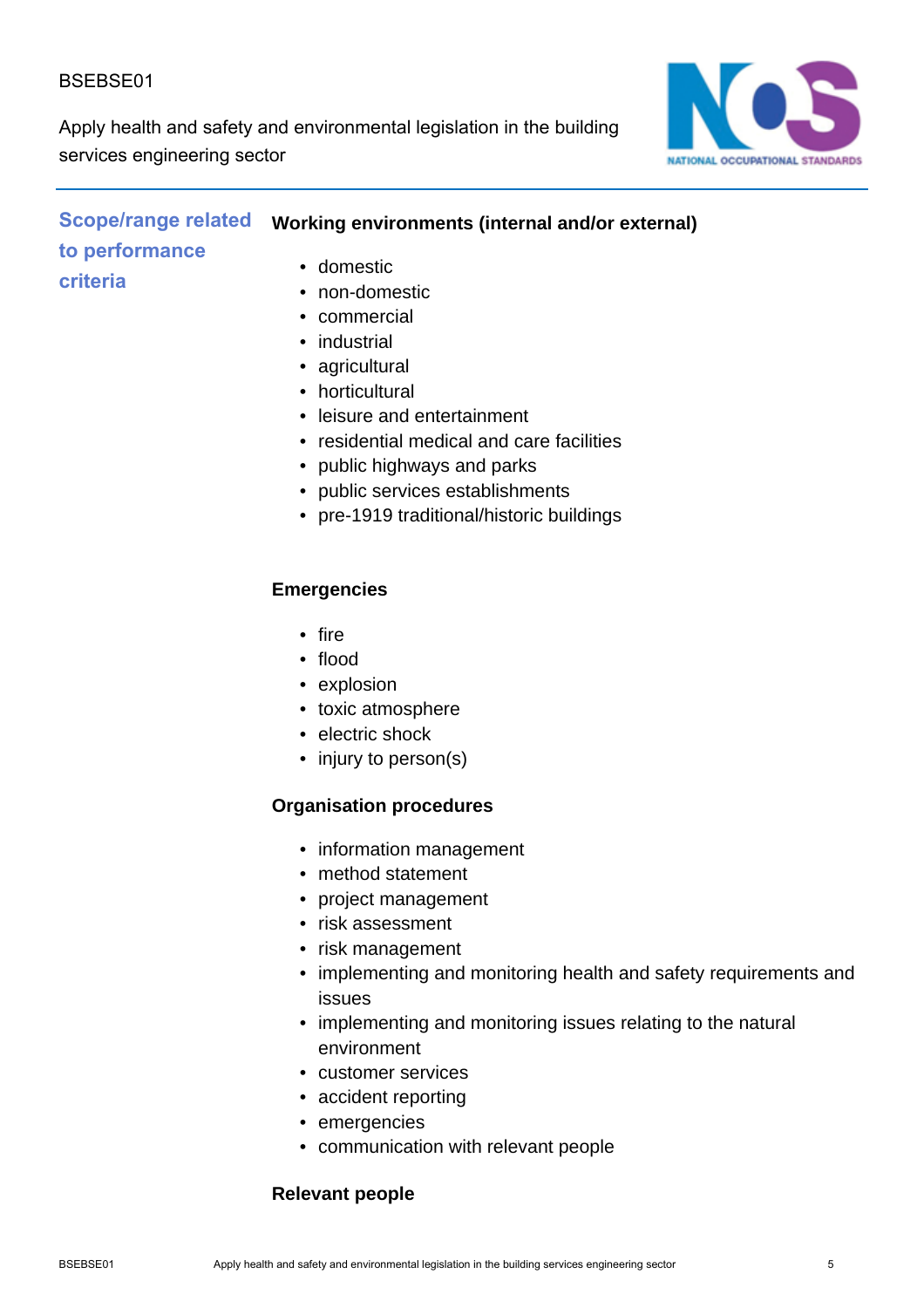Apply health and safety and environmental legislation in the building services engineering sector

![](_page_5_Picture_2.jpeg)

- customers/clients
- client representatives
- supervisors
- site/contract manager
- other contractors/trades
- members of the public
- work colleagues

#### **Site**

- new build construction building or structure
- existing building or structure

# **Potential hazards and risks**

- disposal of substances and materials
- installation and/or maintenance methods and techniques
- lifting and handling (manual and mechanically assisted)
- presence of vehicle thoroughfares
- storage of liquids, substances and materials
- use of appliances, tools and equipment
- use of access equipment
- use of personal protective equipment (PPE)
- working in a potentially hazardous atmosphere (e.g. presence of asbestos, dust, fumes or vapour)
- working at height
- working in confined spaces